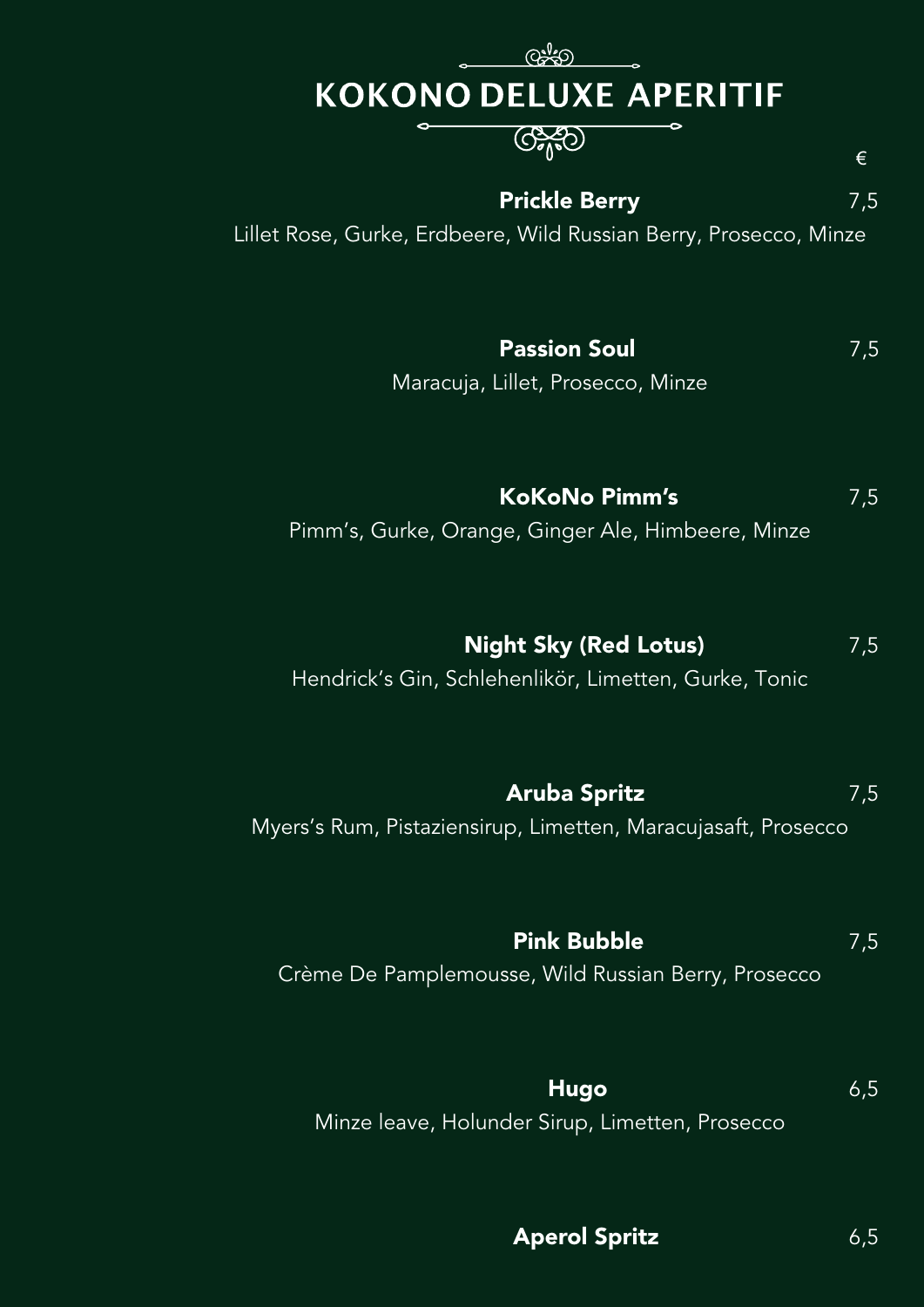

#### **Coco Love Soup** 7,14

#### Suppe mit cremiger Kokosmilch, Cherry Tomaten, Champignons und Okra

| / Soup with creamy coconut milk, cherry tomatoes, mushrooms and okra | €             |
|----------------------------------------------------------------------|---------------|
| 1. Huhn / Chicken                                                    | 5.9           |
| 2. Wildfang Riesengarnelen / Giant wild prawns                       | $6.9^{\circ}$ |
| 3. Lachs / Salmon                                                    | 6.9           |

#### **Catch The Fish** <sup>14</sup>

Suppe mit Cherry Tomaten, Dill, Okra und Frühlingszwiebeln, abgeschmeckt mit einem Schuss Limettensaft

*/ Soup with cherry tomatoes, dill, okra and spring onions, seasoned with a dash of lime juice*

| 4. Huhn / Chicken                              | 5.9 |
|------------------------------------------------|-----|
| 5. Wildfang Riesengarnelen / Giant wild prawns | 6.9 |
| 6. Lachs / Salmon                              | 6.9 |

### $\overline{7}$ . **Edamame**  $\frac{V_{\text{EGAN}}}{\epsilon}$  **Edamame**  $\frac{V_{\text{EGAN}}}{\epsilon}$  5,9

Gedämpfte Sojabohnen

*/ Steamed soybeans*

#### 8. **Vietnamese Spring Rolls "Nem"** 1,3,11 6,9

Vietnamesische Frühlingsrollen mit Schweinefleisch, Glasnudeln und Gemüsefüllung mit Wildkräutersalat

*/ Vietnamese spring rolls with pork, glass noodles and vegetables with wild herb salad*

#### 9. **Grilled Seafood** 4,14 12,9

Gegrillte Riesengarnelen und Jakobsmuscheln auf Salat, serviert mit Spezialsoße

*/ Grilled king prawns and scallops served with salad and special sauce*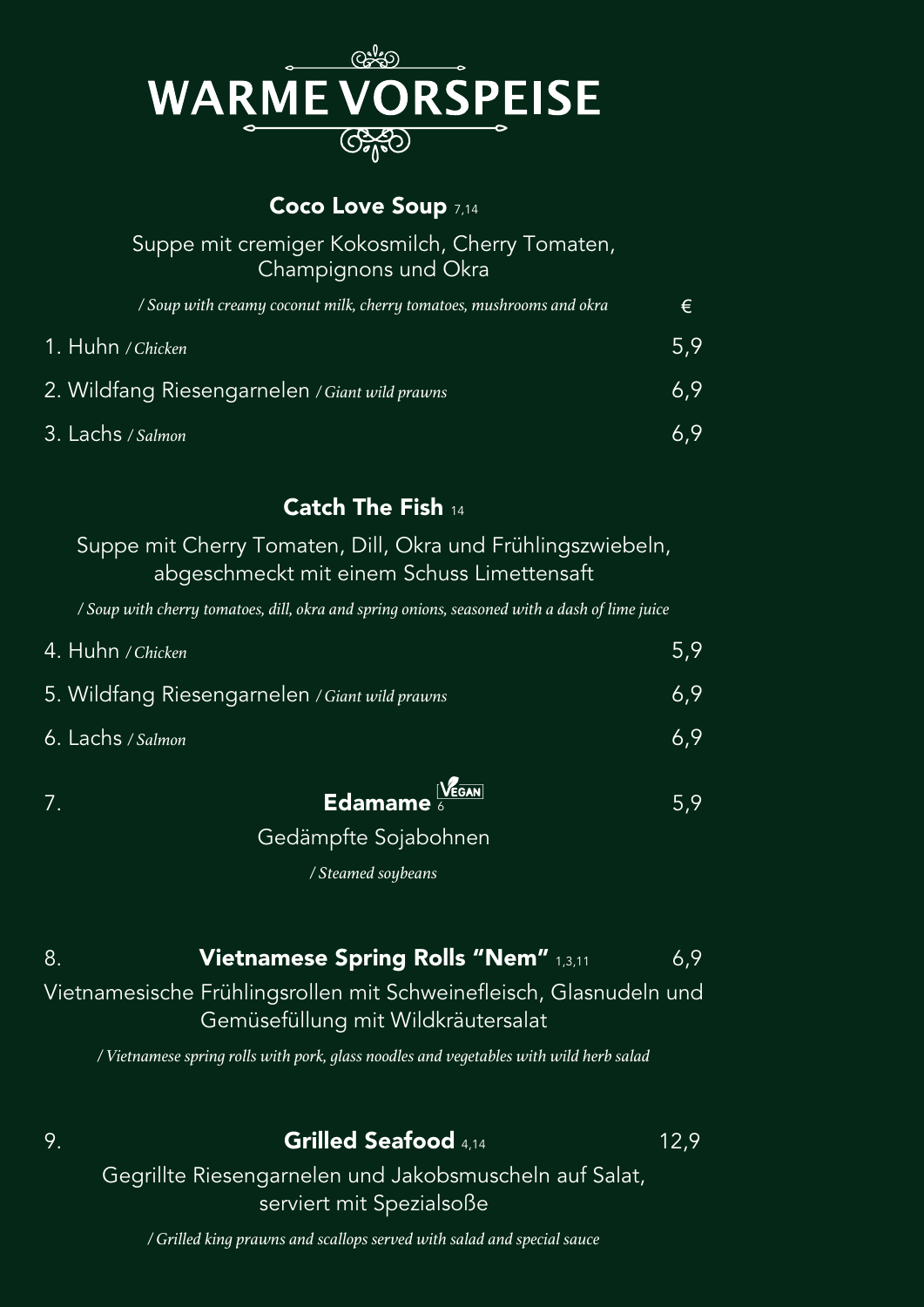# 10. **Edamame Sweet & Sour Spicy** 6 7,5

€

Japanische Sojabohnen mit Chili, Knoblauch und hausgemachtem Sweet-Sour Sauce

*/ Japanese soybeans with chili, garlic and homemade sweet-sour sauce*

### 11. **Pearl On Spoon** 1,2,5,6,14 10,9

3 gegrillte Jakobsmuscheln gewürzt mit Soja-Honig Sauce und Wasabi-Creme

*/ 3 grilled scallops marinated in soy-honey sauce and wasabi-cream*

### 13. **Crispy Babys** 1,3 7,9

3 Garnelen im Tempura-Mantel mit Salat und Spezialsoße */ 3 prawns in Tempura batter, served with salad and special sauce*

#### 14. **Green Papaya Salad vs. Mr. Pulpo** 5,11,14 13,9

Grüne vietnamesische Papaya mit gegrilltem Oktopus-Tentakel, gerösteter Sesam, Erdnüssen, frischen Kräuter abgeschmeckt mit hausgemachter Limetten-Vinaigrette

*/ Vietnamese green papaya with grilled octopus tentacle, roasted sesame, peanuts, fresh herbs flavored with homemade lime vinaigrette*

#### 16. **Crispy Duck-Mango-Salad** 5,11,14 13,9

Mangostreifen Salat mit Ente, Limetten und Schalotten

*/ Mango salad with duck, lime and shallots*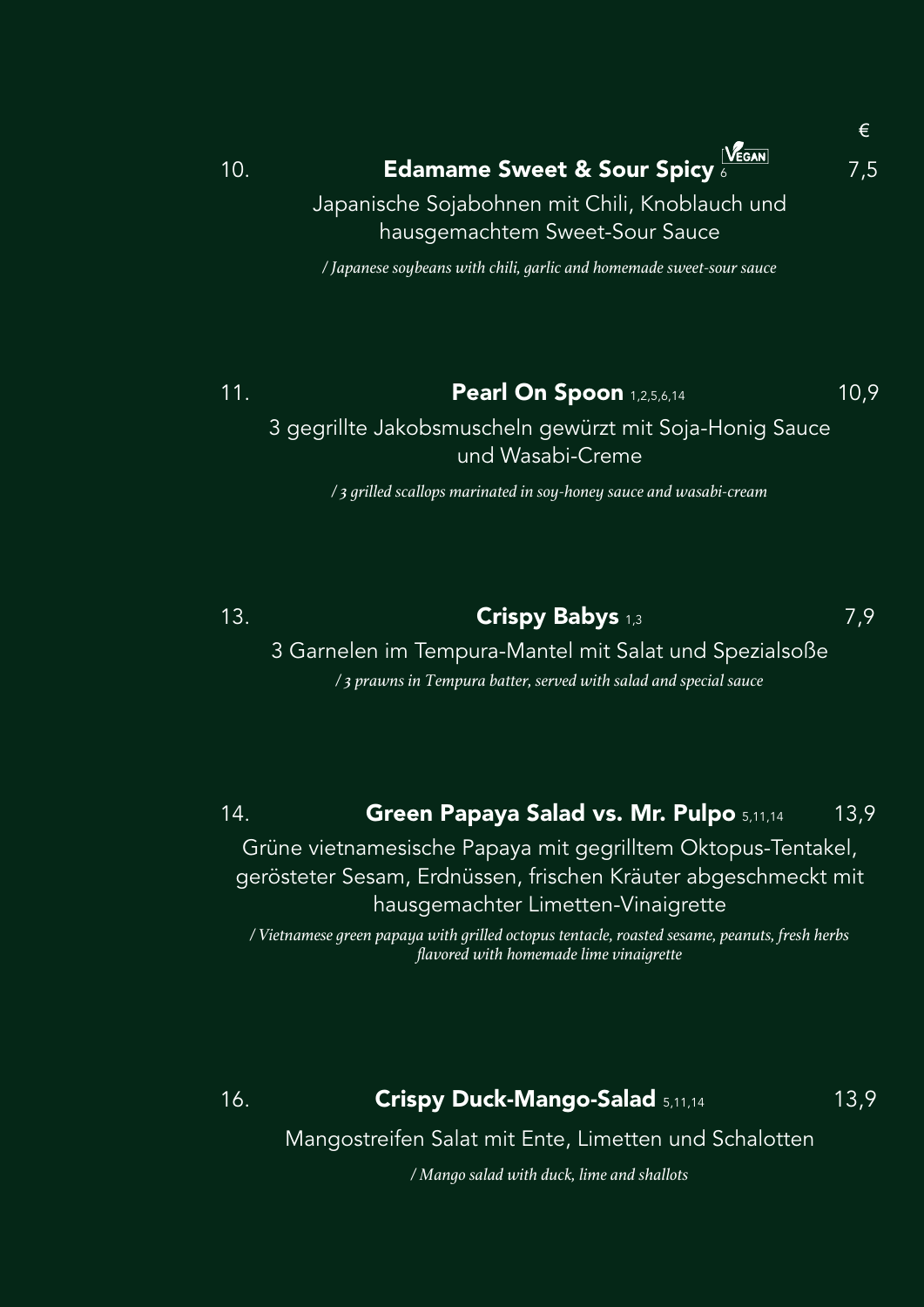| 23. |  |  | <b>Popcorn Shrimp &amp; Cashew 1,3</b> |  | 8,9 |
|-----|--|--|----------------------------------------|--|-----|
|     |  |  |                                        |  |     |

Knusprige Garnelen mit Chiliflocken und Cashew

*/ Crispy shrimps with chili flakes and cashews*

#### **24. Spicy Calamari** 1,4,11 8,9

Knusprige Calamari "Tintenfisch" in Tempura-Teig mit Limettenblatt und Meersalz

*/ Crispy calamari in tempura with lime leaves and sea salt*

#### 25. **Ponzu Soul** 4,6,11 10,9

½ gegrillte Avocado gefüllt mit Ponzu Sauce und flambiertem Teriyaki Lachs

*/ ½ grilled avocado filled with ponzu sauce and flambéed teriyaki salmon*

#### **28. Gyoza** 1,3,11 6,9

€

Teigtaschen mit Hühnerfleisch und Gemüsefüllung gegrillt */ Grilled dumplings with chicken and vegetable filling*

#### **Crew Love Tapas** 1,3,5,11,14

#### Verschiedene kleine Vorspeisen aus dem Starter-Menü

*/ Various appetizers from our starters*

| 27. Für zwei Personen / Portion for two | 18,9 |
|-----------------------------------------|------|
|                                         |      |

28. Für drei Personen */ Portion for three* 26,9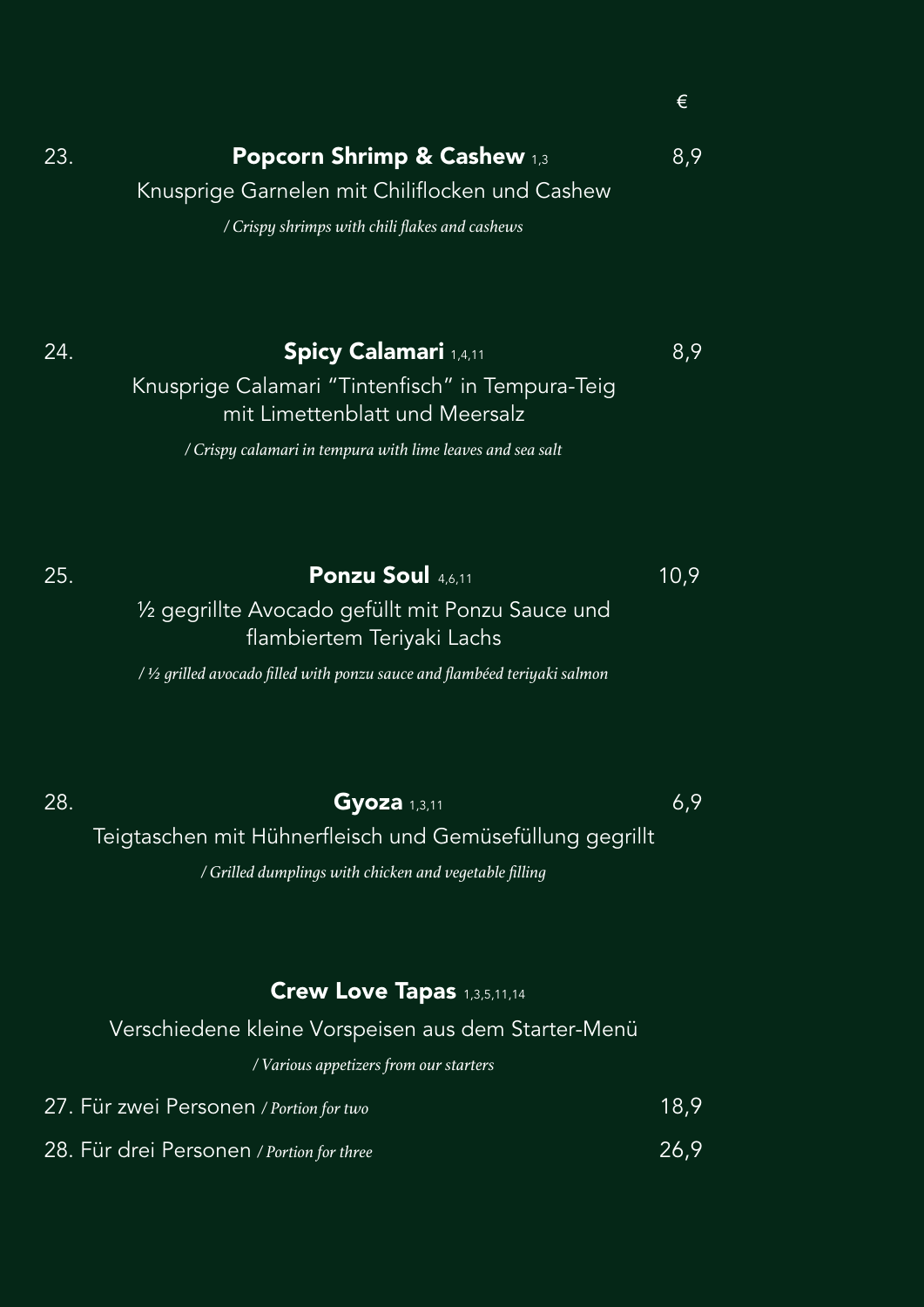

#### **Seetang Salat** 3,14

Seetang Salat serviert mit Guacamole

| / Seaweed salad served with Guacamole | €    |
|---------------------------------------|------|
| 17. Feuerlachs / Flambéed salmon      | 10.9 |
| 18. Feuerthunfisch / Flambéed tuna    | 11.9 |

#### **Tartare** 3,11

Tartar mit Avocado, Lauchzwiebeln, serviert mit Ponzu Sauce, vietnamesischem Reiskuchen und Kaviar

*/ Tartare with avocado, spring onions, served with Ponzu sauce, vietnamese rice cake and caviar*

| 20. Lachs / Salmon     | 10.9 <sup>°</sup> |
|------------------------|-------------------|
| 21. Thunfisch / $Tuna$ | 11.5              |

| 22. | <b>Best Ocean 1,7,14</b> | 19,5 |
|-----|--------------------------|------|
|     |                          |      |

Frischer roher Lachs, Thunfisch, Jakobsmuscheln, gekochte Garnelen, Ebi Tempura auf warmem Sesamreis, verfeinert mit Wildblüten Rucola Salat und Guacamole

*/ Fresh raw salmon, tuna, scallops, tiger prawns, ebi tempura served with warm sesame rice, wildflower, arugula salad and guacamole*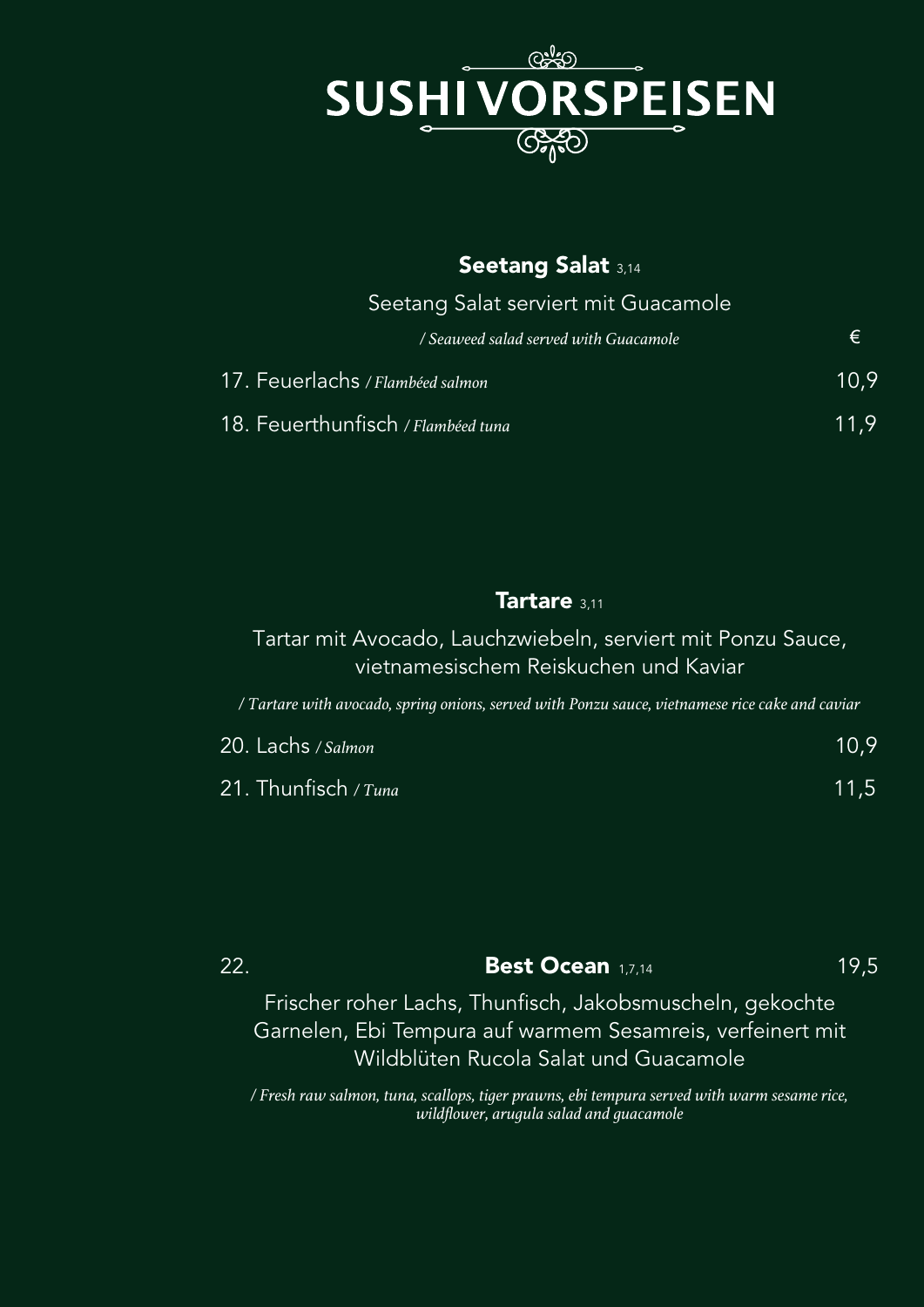### ඥූහ WARME HAUPTGERICHTE CASO

#### **Gemischter Salat** 5,11,14

€ Knackiger Salarico, Radicchio, Wildkräutersalat, Rucola, Avocado, Cherrytomaten, Sprossen, gerösteter Sesam, Erdnüsse, Olivenöl, verfeinert mit hausgemachter Sesam Dressing */ Fresh salarico, radicchio, wild herb salad, arugula, avocado, cherry tomatoes, sprouts, roasted sesame, peanuts, olive oil, refined with homemade sesame dressing*

| 32. Rinderhüftsteak / Juicy roastbeef           | 15.9 |
|-------------------------------------------------|------|
| 34. Wildfang Riesengarnelen / Giant wild prawns | 17.9 |
| 35. Lachs gegrillt / Grilled salmon             | 18.9 |

#### **Kokos-Curry (Mekong Style)** 1,5,7,11,14

Cremige Kokos-Curry-Soße mit marktfrischem Gemüse, Kürbis,

#### Ananas und gerösteten Erdnüssen auf Sesamreis

*/ Creamy coconut curry sauce with fresh market vegetables, pumpkin, pineapple, roasted peanuts and served with rice*

| 50. Tofu / Tofu                                 | 12,9 |
|-------------------------------------------------|------|
| 51. Huhn / Chicken                              | 13,9 |
| 52. Rinderhüftsteak / Juicy roastbeef           | 15,9 |
| 53. Barbarie Entebrust / Barbarien duck breast  | 17,9 |
| 54. Wildfang Riesengarnelen / Giant wild prawns | 17.9 |
| 55. Lachs gegrillt / Grilled salmon             | 18,9 |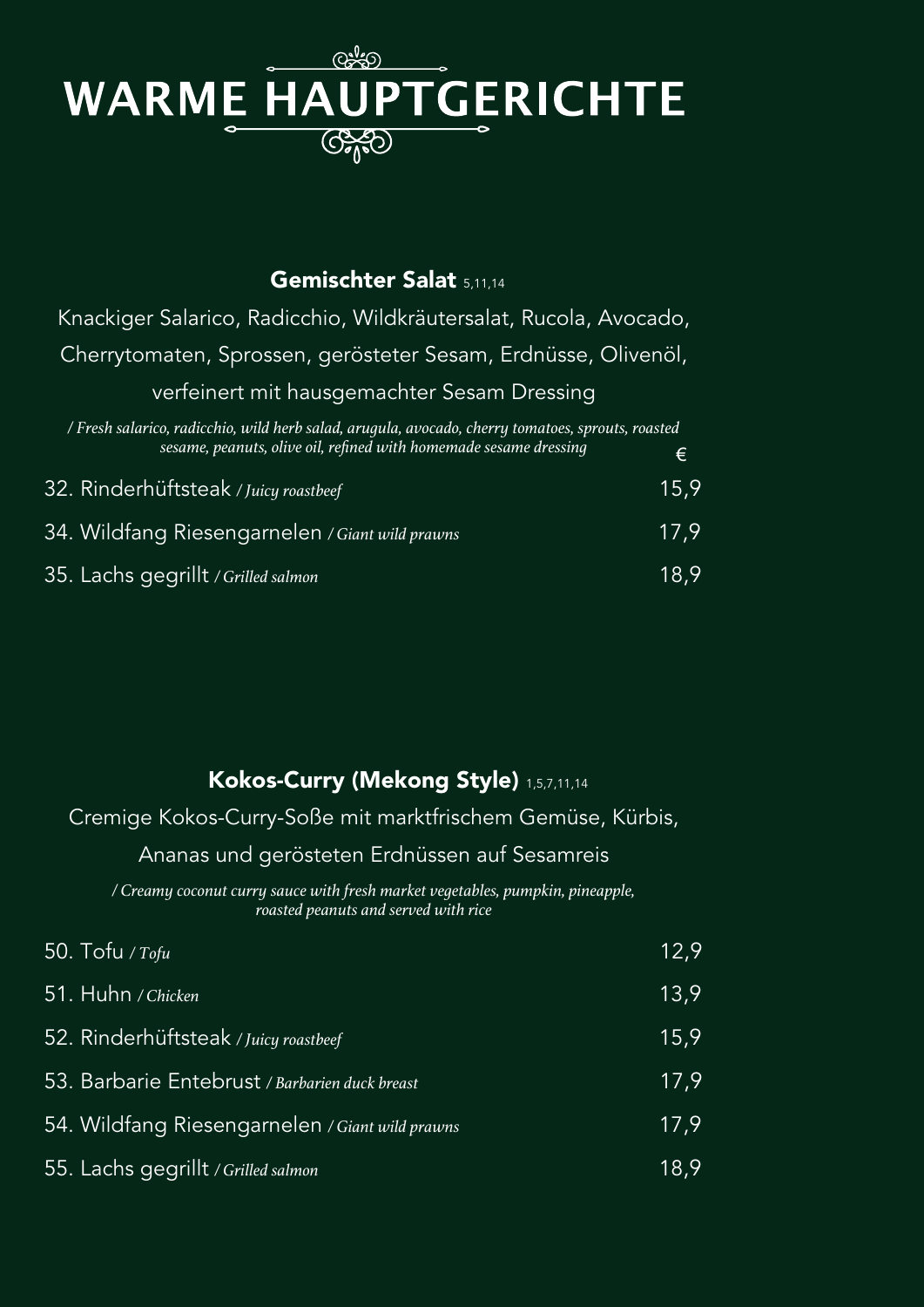**RISCH** 5,6,11

#### 30. **Tofu Salat** 12,9

€

Knackiger Salarico, Radicchio, Wildkräutersalat, Rucola, Avocado, Cherrytomaten, Sprossen, gerösteter Sesam, Erdnüsse, Olivenöl und Tofu, verfeinert mit hausgemachter Sesam Dressing

*/ Fresh salarico, radicchio, wild herb salad, arugula, avocado, cherry tomatoes, sprouts, roasted sesame, peanuts, olive oil and tofu, refined with homemade sesame dressing*

#### 50. **Kokos-Curry-Tofu** 12,9

Tofu in cremiger Kokos-Curry-Soße mit marktfrischem Gemüse, Kürbis, Ananas und gerösteten Erdnüssen auf Sesamreis

*/ Tofu in creamy coconut curry sauce with fresh market vegetables, pumpkin, pineapple, roasted peanuts and served with rice*

### 60. **Gemüse in Tamarinde-Sauce** 12,9

Bestes verschiedenes Gemüse der Saison mit Tamarinde Sauce und Tofu

*/ Best various seasonal vegetables with tamarind sauce and tofu*

### 70. **White FUNGUS** 13,9

Weißer Fungus, knuspriges Tofu und Gemüse in Soja-Sesam-Soße

*/ White fungus, crispy tofu and vegetables in soy-sesame sauce*

#### 71. **Spicy Tofu** 13,9 Verschiedenes Gemüse mit Zitronengras, Chili und Tofu, leicht scharf

*/ Various vegetables with lemongrass, chili and tofu, slightly spicy*

72. **Green Power** 13,9 Gebratene Pakchoi, Austernpilze mit hausgemachter Soße */ Fried pakchoi, oyster mushrooms with homemade sauce*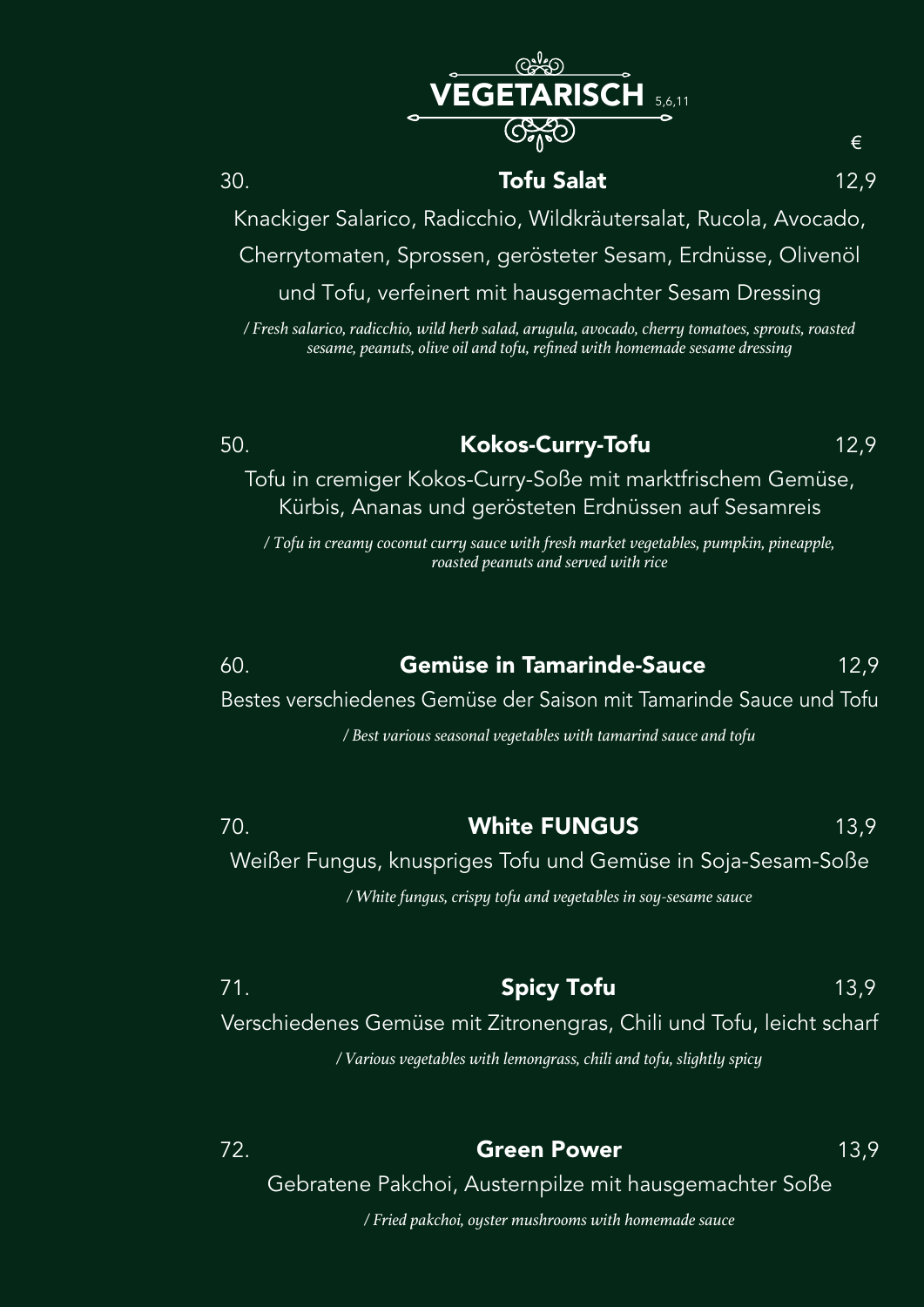€

80. **Pho (Hanoi Style)** 1,5,6,11,14 14,9

Rinderhüftsteak */ Juicy roastbeef*

Das Nationalgericht der Vietnamesen schlechthin - welches auch als 24h Suppe weltberühmt ist

*/ Pho ist a traditional soup of Vietnamese cuisine, as a popular street food in Vietnam and served in restaurants around the world*

ക്ക

#### **Kids Menüs** 1,3,6

7,9 81. **Menü 1:** 6 japanische Chicken Nuggets mit Teriyaki Sauce und Süßkartoffelpommes

*/ 6 Japanese chicken nuggets with teriyaki sauce and sweet potato fritters*

7,9 82. **Menü 2:** 3 Tempura Garnelen mit Teriyaki Sauce und Reis

*/ 3 tempura prawns with teriyaki sauce and rice*



Besondere Spezialitäten & Köstlichkeiten nach KOKONO Style

#### 89. **Ducky Style** 1,11 19,9

Gegrillte weibliche Barbarie-Entebrust mit marktfrischem Gemüse in Deluxe Sauce

*/ Grilled female barbarien duck breast with market fresh vegetables in deluxe sauce*

#### 90. **Island Coconut Prawn** 1,5,7,11,14 23,9

Gebratene Riesengarnelen mit marktfrischem Gemüse, Baby-Mais in Curry Soße, serviert im jungen Kokosnuss

*/ Grilled giant prawn with fresh market vegetables, baby corn in creamy coconut sauce, served in young coconut and steamed rice*

#### 91*.* **Pineapple Beef Bowl** 1,11 19,9

Saftiges Rinderhüftsteak aus dem Wok mit Zitronengras, Chili, Ananas, Sellerie, Baby-Mais, Zuckerschoten, Tomaten, Peperoni und Zwiebeln, serviert in der frischen Ananas, scharf

*/ Wok-tossed juicy beef with lemongrass, chili, pineapple, celery, baby corn, asparagus, snow peas, cherry tomatoes, fresh hot peppers, basil leaves and seasonal vegetables, served in fresh pineapple and steamed rice, spicy*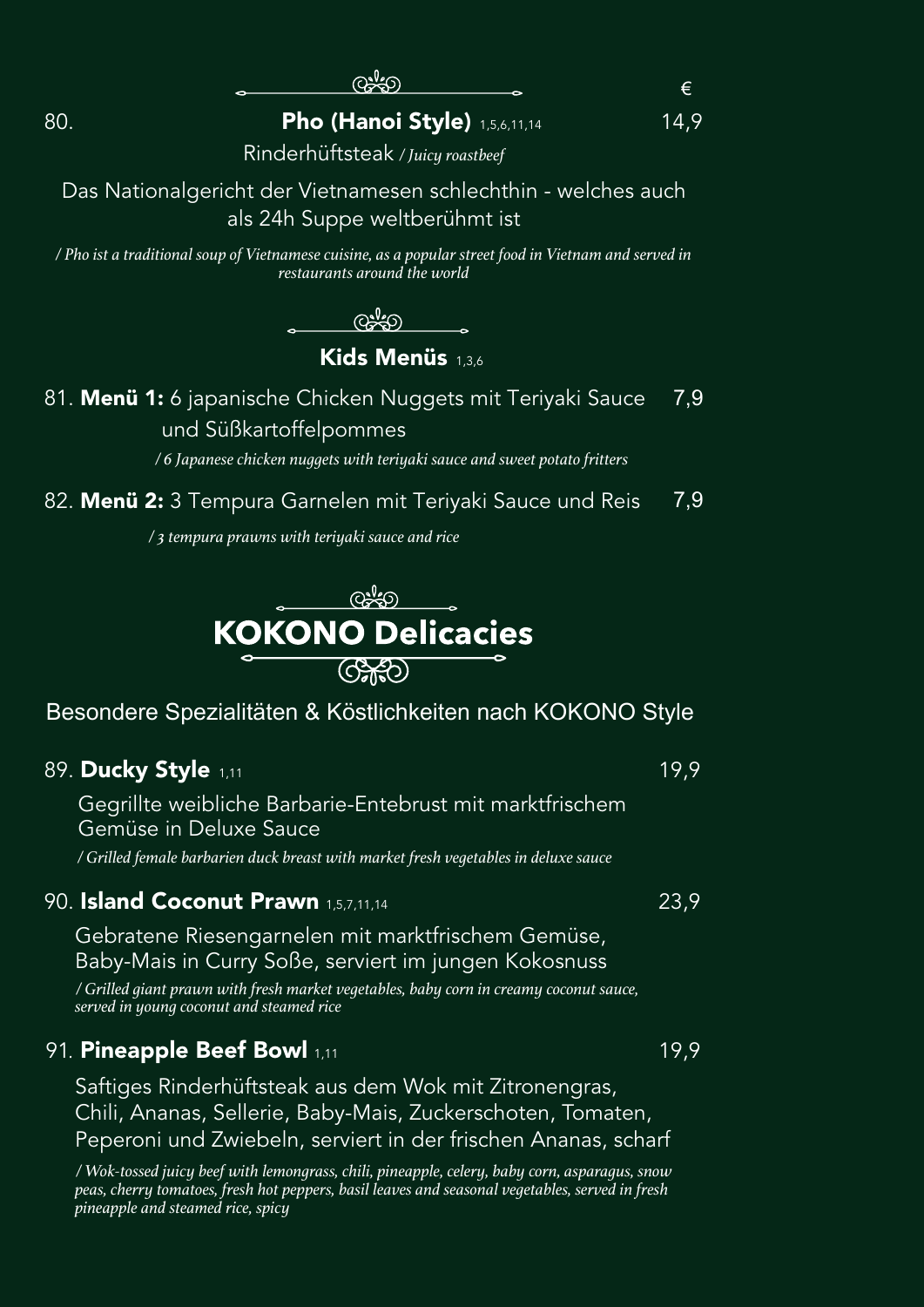#### **92. Beef Clay Pot** 1,11

Gebratenes Rinderhüftsteak mit Gemüse, Schalotten,

Chilischoten in roter Pfeffer Sauce, serviert im Maroko Tontopf, leicht scharf

*/ Roasted beef steak with vegetables, shallots, chili in red pepper sauce, served in Marocco cley pot, slightly spicy*

#### 93. **Deep Sea** 1,5,7,11,14 24,9

Gebratene Jakobsmuscheln, Riesengarnelen mit marktfrischem

Gemüse, Chili und Spezialsoße, scharf

*/ Wok-tossed giant prawns, scallops with fresh chili, celery, asparagus, baby corn, snow peas, cherry tomatoes and seasonal vegetables, served with steamed rice, spicy*

#### 94*.* **Best Ocean** 1,5,7,11,14 26,9

Gegrillte Riesengarnelen, Jakobsmuscheln und Oktopus-Tentakel mit Grillgemüse, Kräuterseitlinge serviert mit

Tamarinde-Sauce

*/ Grilled giant prawn, scallops and octopus tentacle with grilled king oyster mushrooms, asparagus, red paprika, zucchini, eggplan, served with our homemade special Tamarind sauce and steamed rice*

#### 95. **Surf & Turf "Maldives Beach" Style** 1,11,14 25,9

Garnelenspieß auf 250g medium gegrilltem argentinischem Rib-Eye Steak, begleitet von angebratenen Gemüse in der KoKoNo Whisky Sauce, serviert mit gerillten Süßkartoffeln */ Grilled giant prawn skewer on top of 250g medium Argentina Rip-Eye Steak, served with wok-tossed seasonal vegetables in Kokono Whisky sauce and grilled sweet potato*

#### 96. **Salmon Lover** 1,5,7,11,14 25,9

250g gegrilltes Lachsfilet aus Schottland, gegrillte Süßkartoffel und Spargel verfeinert mit Deluxe Sauce

*/ 250g grilled salmon fillet from Scotland, grilled sweet potato and asparagus refined with deluxe sauce*

#### 97*.* **Samba Tuna Steak** 1,5,7,11,14 25,9

250g kurz gegrillter Thunfischsteak serviert mit Spargel, Babykarotten, gegrillter Süßkartoffel und Deluxe Sauce

*/ 250g grilled tuna steak served with asparagus, baby carrots, grilled sweet potato and deluxe sauce*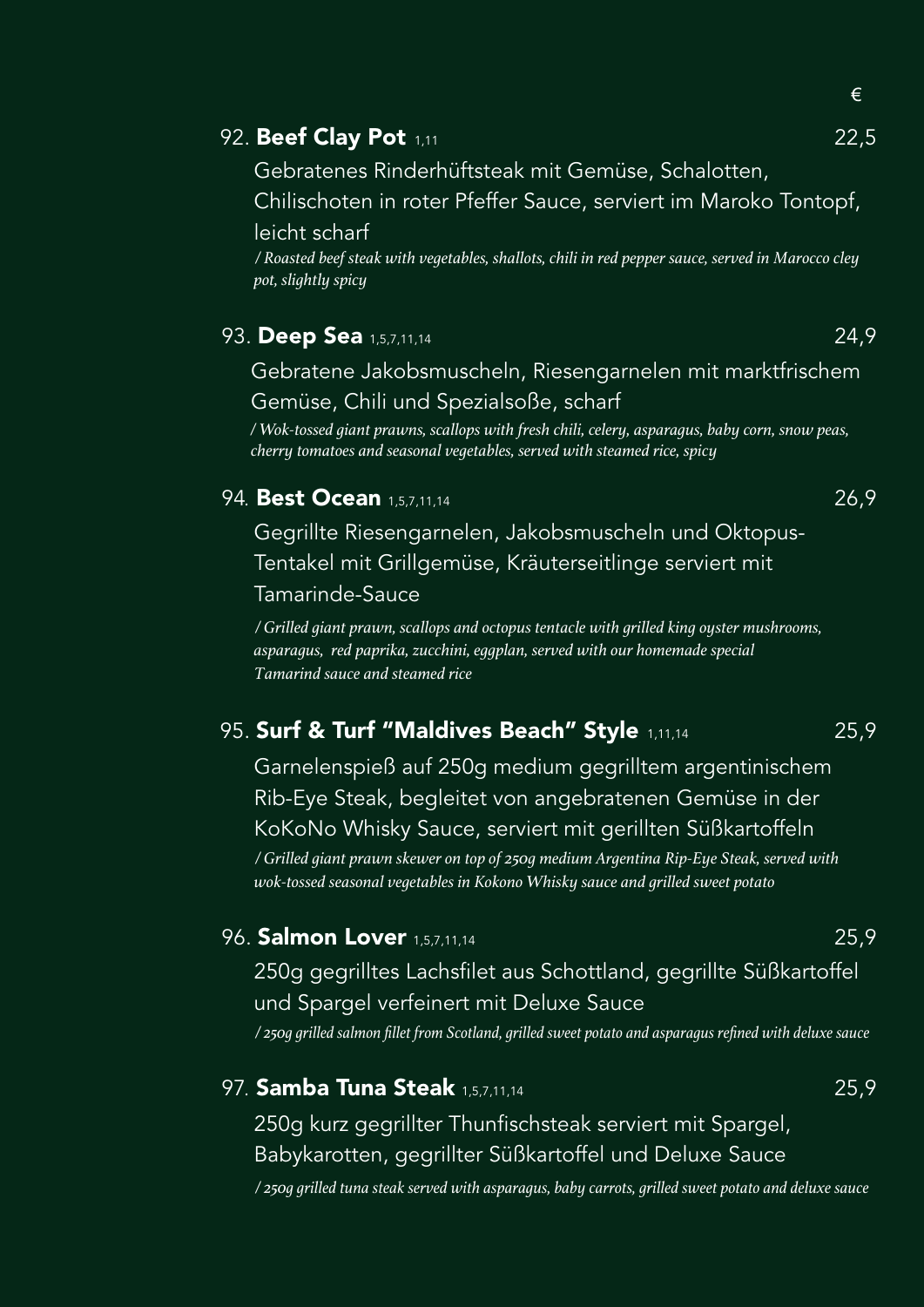

|     |                                                               | €   |
|-----|---------------------------------------------------------------|-----|
|     | N1. Aburi Sake<br>Flambierter Lachs / Salmon flambé           | 6,5 |
|     | N2. Aburi Maguro<br>Flambierter Thunfisch / Tuna flambé       | 7,5 |
|     | N3. Aburi Gai<br>Flambierte Jakobsmuscheln / Scallops flambé  | 7,9 |
|     | N4. Sake<br>Biolachs / Organic salmon                         | 6,0 |
|     | N5. Maguro<br>Thunfisch / Tuna                                | 7,0 |
|     | N6. Anago<br>Gegrillter Salzwasseraal / Grilled sea-water-eel | 6,5 |
|     | N7. Hotagai<br>Jakobsmuscheln / Scallops                      | 7,5 |
| N8. | Ebi<br>Eingelegte Garnelen / Pickled prawns                   | 5,5 |
| N9. | <b>Ikura</b><br>Lachskaviar / Salmon caviar                   | 7,5 |
|     | N10. Kreative Kreation unserer Sushi Chefs                    | 8,0 |

*/ Creative creation of our sushi chefs*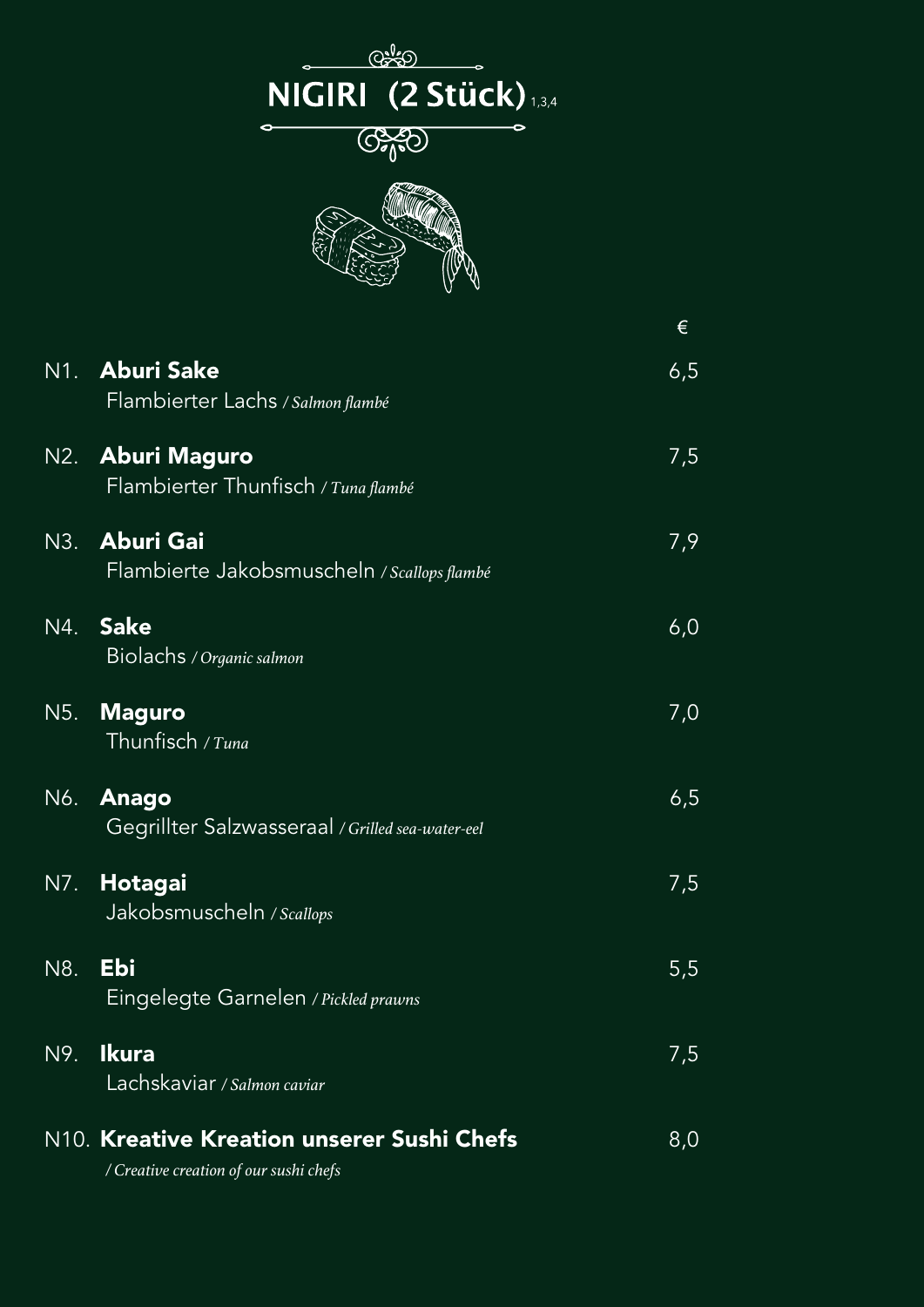## $\overbrace{\text{MAXI}}^{\text{O}^{\text{O}}\text{O}}$  (8 Stück)  $G_{\theta}$  $\epsilon$



| M20. Avocado VEGAN<br>Avocado / Avocado                                                                 | €<br>4,0 |
|---------------------------------------------------------------------------------------------------------|----------|
| M21. Kappa VEGAN<br>Gurke / Cucumber                                                                    | 3,5      |
| <b>M22. Sake</b><br>Lachs / Salmon                                                                      | 5,0      |
| M23. Tekka<br>Thunfisch / Tuna                                                                          | 6,0      |
| M24. Ebi<br>Eingelegte Garnelen / Pickled prawns                                                        | 5,0      |
| <b>M25. Fry Ebi</b><br>Gebackene Garnelen / Fried prawns                                                | 6,9      |
| M26. <b>Anago</b><br>Gegrillter Salzwasseraal / Grilled sea-water-eel                                   | 6,0      |
| M27. Salmonskin<br>Gebackene Lachshaut / Grilled salmon skin                                            | 5,0      |
| M28. Kani<br>Surimi / Surimi                                                                            | 5,2      |
| M29. Tatar Tuna<br>Thunfisch, Lauchzwiebeln mit pikanter Sauce<br>/ Tuna, spring onions and spicy sauce | 6,0      |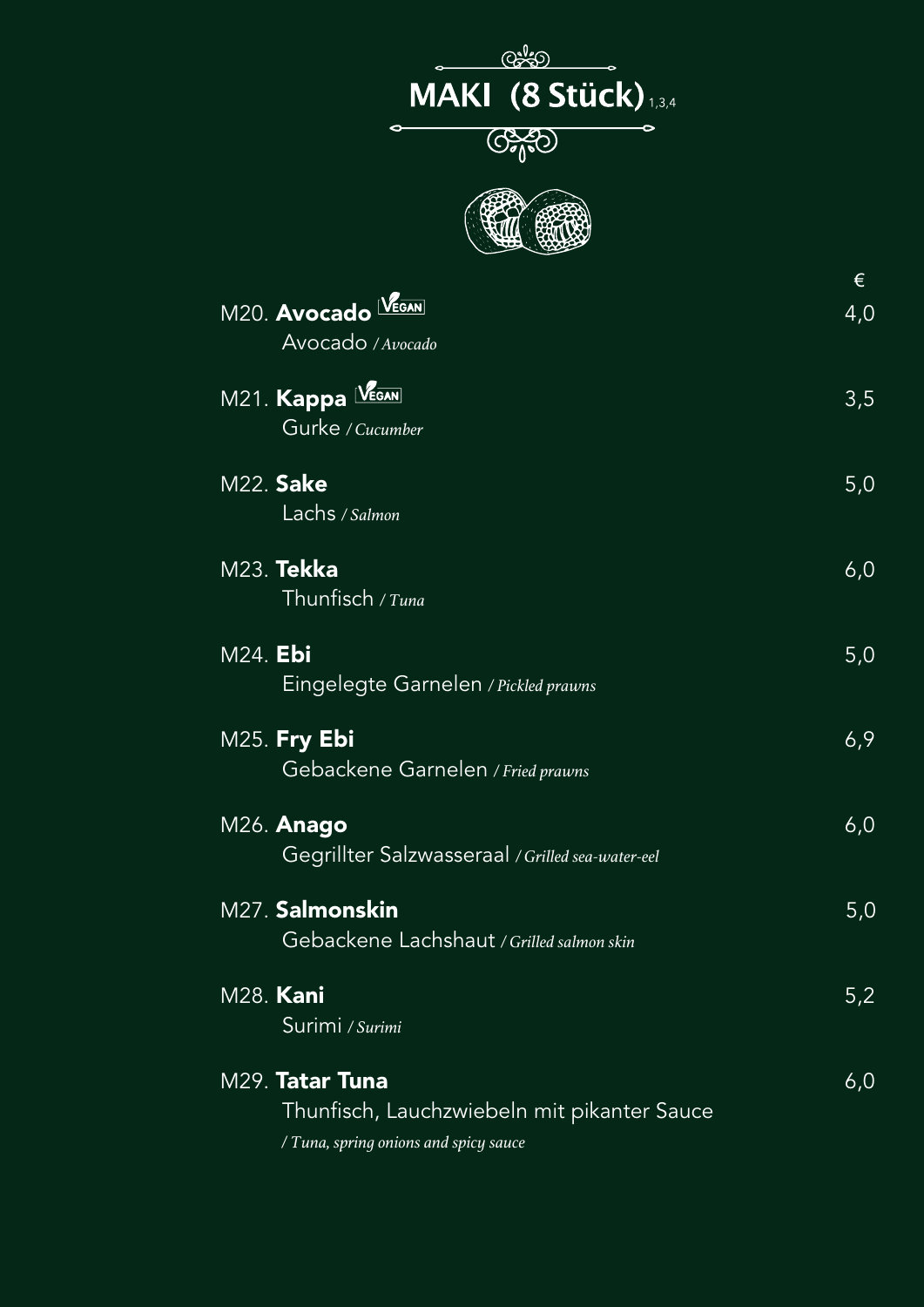<u>ලද්ව</u>  $\overbrace{ {\text{INSIDE - OUT ROLLS}}^{(\text{SVD})} (8 \text{Stück})_{\text{14.11}} }$ 



|                                                                                                                                                                                                       | €   |
|-------------------------------------------------------------------------------------------------------------------------------------------------------------------------------------------------------|-----|
| U30. <b>Alaska</b><br>Lachs, Avocado und Tobiko / Salmon, avocado and tobico                                                                                                                          | 8,9 |
| U31. Smoked Salmon vs. Apple<br>Schottischer Räucherlachs, Apfel, Koriander, Philadelphia<br>und Unagi Sauce<br>/ Scottish smoked salmon, apple, coriander, philadelphia cream cheese and unagi sauce | 8,5 |
| U32. Maguro<br>Thunfisch, Gurke, Philadelphia und Tobiko<br>/ Tuna, cucumber, philadelphia cream cheese and tobico                                                                                    | 8,9 |
| U33. Karaage<br>Gebackenes japanisches Hühnchen, Gurke, Mango,<br>Philadelphia und Sesam<br>/ Japanese fried chicken, cucumber, mango, philadelphia cream cheese and sesame                           | 8,5 |
| U34. <b>Ebi Tempura</b><br>Gebackene Garnelen, Avocado, Philadelphia und Sesam<br>/ Fried king prawns, avocado, philadelphia cream cheese and sesame                                                  | 8,9 |
| U35. <b>Salmonskin</b><br>Gebackene Lachshaut, Gurke, Philadelphia und Sesam<br>/ Grilled salmon skin, cucumber, philadelphia cream cheese and sesame                                                 | 8,5 |
| U36. Veggie VEGAN<br>Avocado, Gurke, Mango, Paprika, Spargel und Sesam<br>/ Avocado, cucumber, mango, paprika, asparagus and sesame                                                                   | 8,5 |
| U37. Hotategai<br>Jakobsmuscheln, Avocado und Tobiko<br>/ Scallops, avocado and tobico                                                                                                                | 9,2 |
| U38. <b>Tempura Aubergine SEGAN</b><br>Aubergine im Tempuramantel, Mozzarella, Rucola und Sesam<br>/ Fried aubergine, mozzarella, arugula and sesame                                                  | 7,9 |
| U39. Spicy Salmon<br>Pikanter Lachs, Mango, Dill und Shiso                                                                                                                                            | 8,9 |

*/ Spicy salmon, mango, dill and shiso*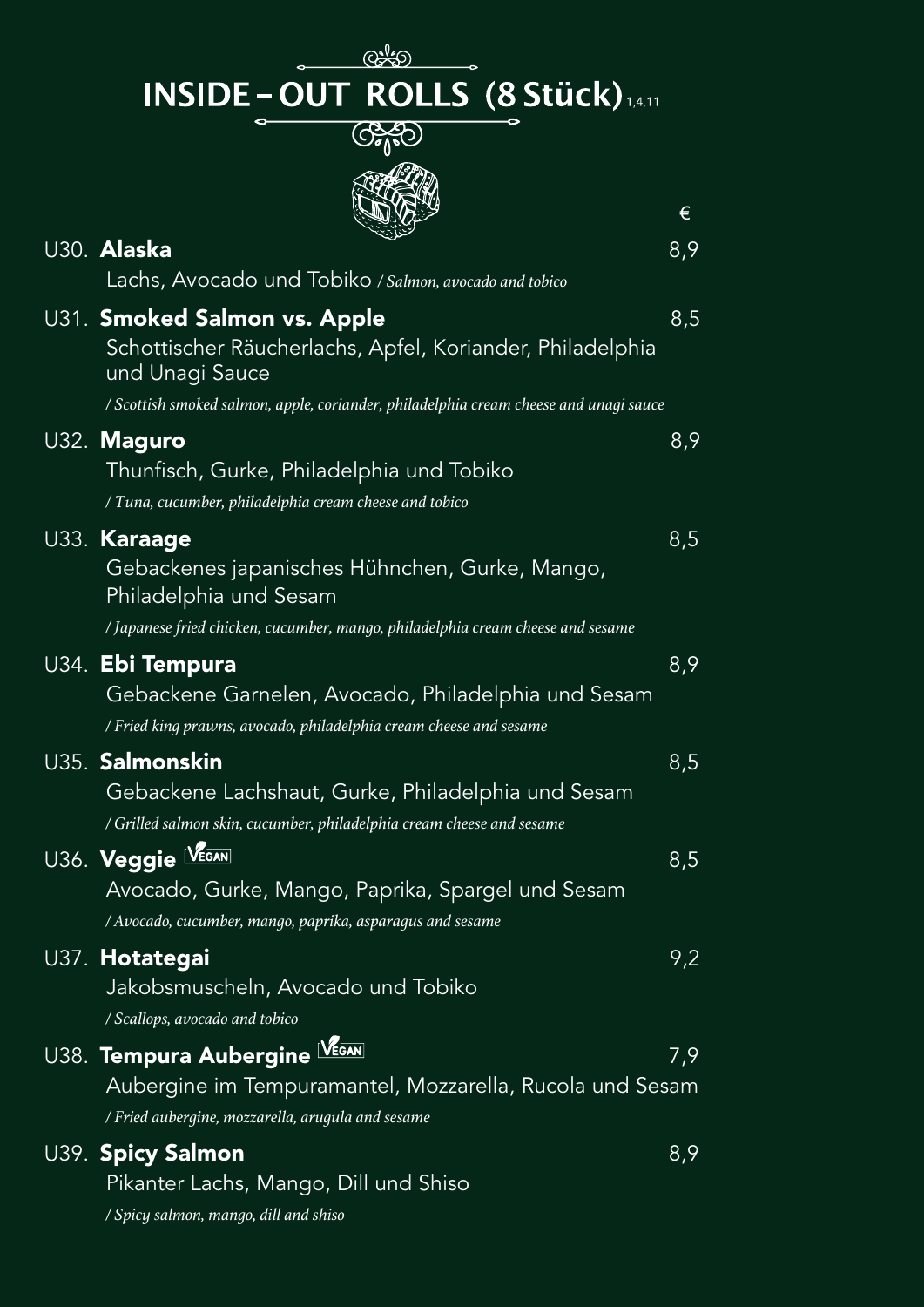

|                                                            | €    |
|------------------------------------------------------------|------|
| S40. Sashimi Tuna                                          | 16,5 |
| Thunfisch auf Seetang Salat, Lachskaviar und Sakura Kresse |      |
| / Tuna on seaweed salad, salmon caviar and Sakura Daikon   |      |
|                                                            |      |
|                                                            |      |
| S41. Aburi Tuna                                            | 17.5 |

Thunfisch flambiert auf Seetang Salat, Lachskaviar und Sakura Kresse */ Tuna flambé on seaweed salad, salmon caviar and Sakura Daikon*

#### S42. **Sashimi Sake** 15,5 Lachs auf Seetang Salat, Lachskaviar und Sakura Kresse */ Salmon on seaweed salad, salmon caviar and Sakura Daikon*

| S43. Aburi Sake<br>Lachs flambiert auf Seetang Salat, Lachskaviar<br>und Sakura Kresse | 16,5 |
|----------------------------------------------------------------------------------------|------|
| / Salmon flambé on seaweed salad, salmon caviar and Sakura Daikon                      |      |
|                                                                                        |      |
| S44. Kokono's Deluxe                                                                   | 19.9 |

Lachs, Thunfisch, gegrillter Butterfisch, Jakobsmuscheln auf Seetang Salat, Lachskaviar und Sakura Kreese

*/ Salmon, tuna, butterfish flambé, scallops on seaweed salad, salmon caviar and Sakura Daikon*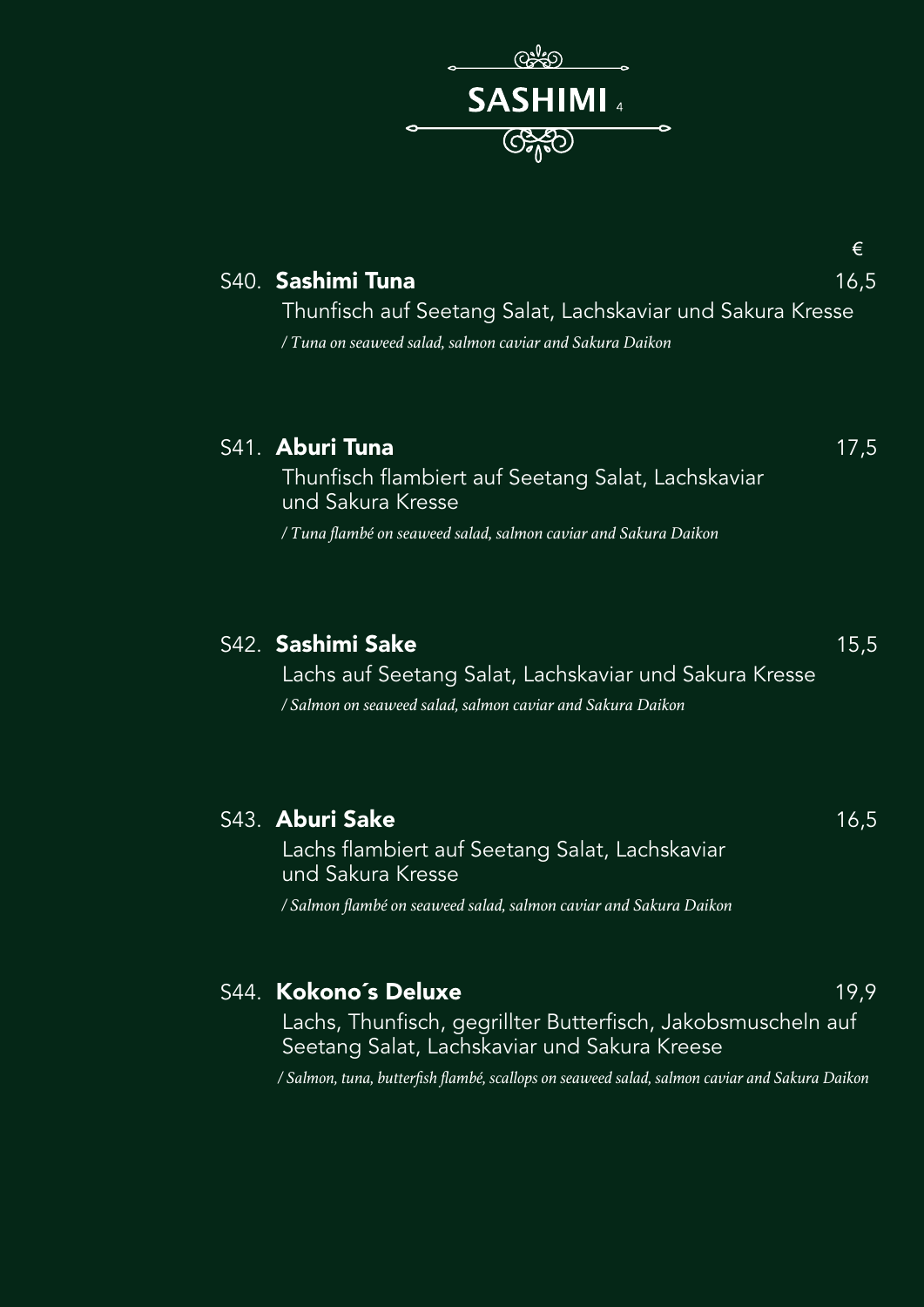# **KOKONO DELICACIES (8 Stück)**

Besondere Köstlichkeiten nach KOKONO Style

|                                                                                              | €    |
|----------------------------------------------------------------------------------------------|------|
| H50. Dragon Fire                                                                             | 13,5 |
| Garnelen im Tempuramantel, Mango, Avocado,<br>Philadelphia, bedeckt mit Feuerlachs           |      |
| / Tempura prawns, mango, avocado, philadelphia cream cheese and covered with salmon flambé   |      |
| H51. Phonix Fire                                                                             | 13,5 |
| Garnelen im Tempuramantel, Mango, Avocado,<br>Philadelphia, bedeckt mit Feuerthunfisch       |      |
| / Tempura prawns, mango, avocado, philadelphia cream cheese and covered with tuna flambé     |      |
| <b>H52. Sizzling Temptation</b>                                                              | 12,9 |
| Avocado im Tempuramantel, Mango, Feige, Philadelphia<br>im Lachsmantel                       |      |
| / Tempura avocado, mango, fig, philadelphia cream cheese and covered with salmon             |      |
| H53. Atula Ebi                                                                               | 13,5 |
| Gegrillte Lachshaut, Mango, Avocado, Philadelphia<br>mit Großgarnelen umwickelt              |      |
| / Grilled salmon skin, mango, avocado, philadelphia cream cheese and wrapped in tiger prawns |      |
| H54. Sake Fancy                                                                              | 12,9 |
| Lachshaut, Philadelphia, Mango, Avocado, bedeckt mit Feuerlachs                              |      |
| / Salmon skin, philadelphia cream cheese, mango, avocado and covered with salmon flambé      |      |
| H55. Futo Maki                                                                               | 10,2 |
| 6 Stück Big Rolls gefüllt mit Lachs, Thunfisch, Mango,<br>Avocado, Gurke, Spargel und Tobiko |      |
| /6 big rolls filled with salmon, tuna, mango, avocado, cucumber, asparagus and tobico        |      |
| H56. "Figi" Veggie New Style VEGAN                                                           | 10,5 |
| Feige, Spargel im Tempuramantel, Gurke, Philadelphia<br>und bedeckt mit Seetang Salat        |      |
| bolish bayyet directly bounded by a coordinate with a commonly                               |      |

*/ Fig, fried asparagus, cucumber, philadelphia cream cheese and covered with seaweed salad*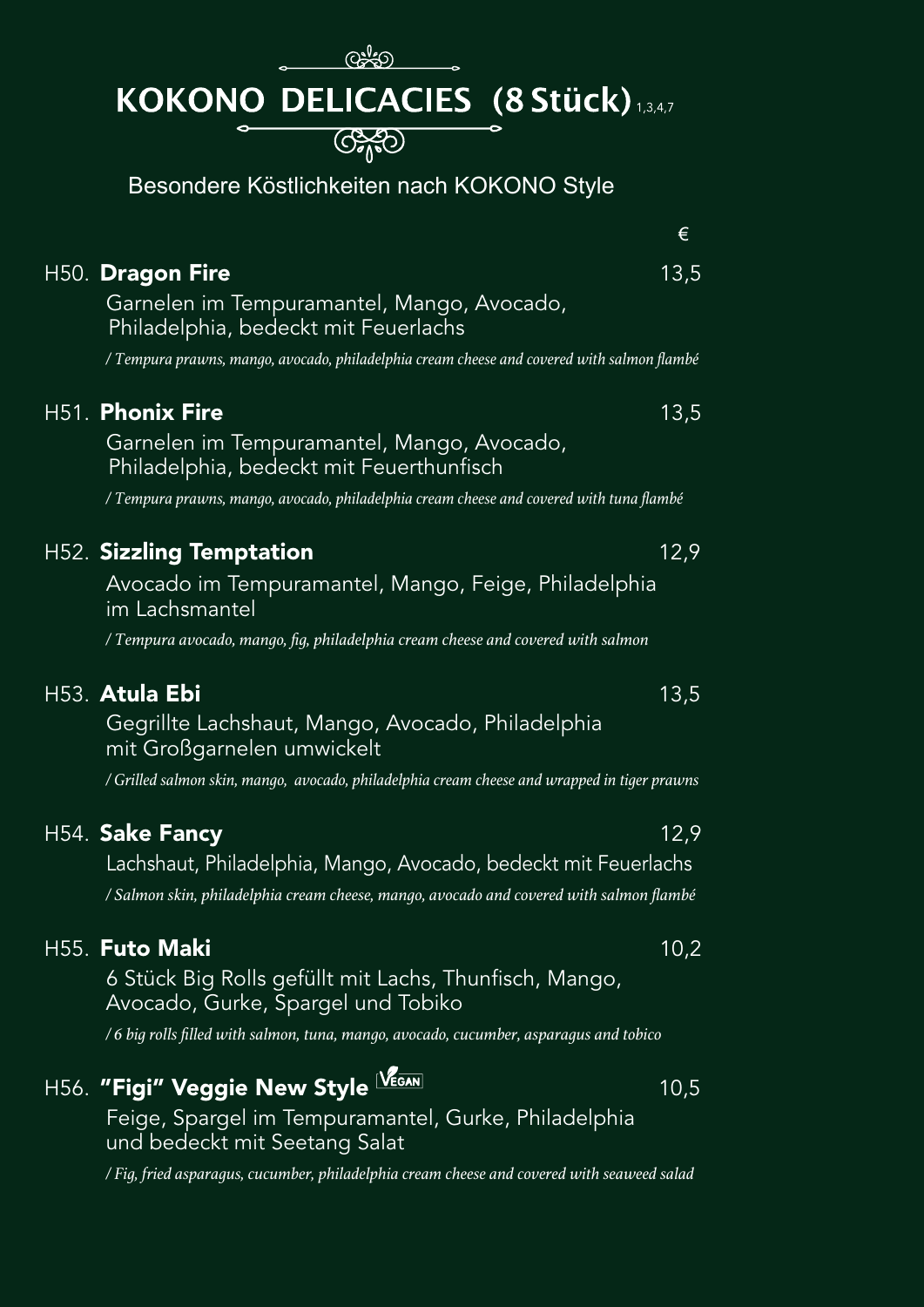|                                                                                                                     | €    |
|---------------------------------------------------------------------------------------------------------------------|------|
| H57. Special Veggie LEGAN                                                                                           | 12,9 |
| Kreative Kreation unserer Sushi Chefs !!!                                                                           |      |
| / Our sushi cook's creative creation !!!                                                                            |      |
| <b>H58. Special Freestyle</b>                                                                                       | 15,9 |
| Kreative Kreation unserer Sushi Chefs !!!<br>/ Our sushi cook's creative creation !!!                               |      |
| H70. Salmon Fan                                                                                                     | 11,9 |
| Pikanter Lachstatar, Mango, Gurke, Philadelphia,<br>bedeckt mit flambiertem Lachs und Tobiko                        |      |
| / Spicy salmon tartare, mango, cucumber, philadelphia cream cheese,<br>covered with salmon flamé und tobico         |      |
| H72. The Prime Avocado                                                                                              | 12,9 |
| Garnelen im Tempuramantel, Gurke, Rucola, Mozzarella<br>mit Avocado umwickelt                                       |      |
| / Tempura prawns, cucumber, arugula, mozzarella and covered with avocado                                            |      |
| H73. Smoked Salmon                                                                                                  | 11,9 |
| Schottischer Räucherlachs, Mango, Mozzarella<br>mit Avocado umwickelt                                               |      |
| / Scottish smoked salmon with mango, mozzarella and covered with avocado                                            |      |
| H74. Anago meets Smoked Salmon                                                                                      | 12,5 |
| Knusprige Aal, Gurke, Rucola, Ingwer, Philadelphia<br>bedeckt mit Räucherlachs und Lachskaviar                      |      |
| / Crispy eel, cucumber, arugula, ginger, philadelphia cream cheese,<br>covered with smoked salmon and salmon caviar |      |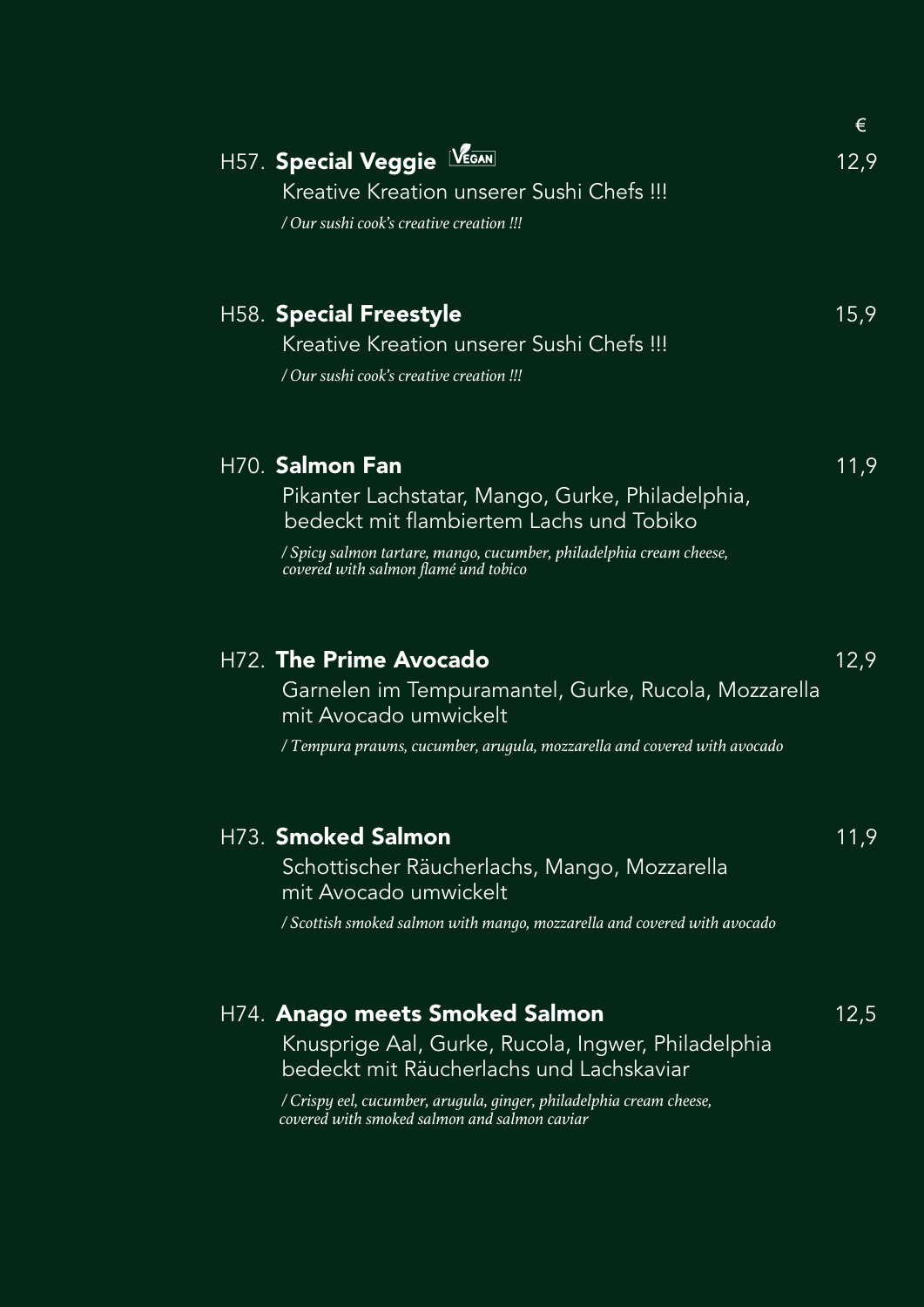# TEMPURA BIG ROLLS (10Stück) 1,3,4,7,11  $G_{\Lambda}^{SO}$

Gebackenes Sushi im Tempuramantel mit Spezial Soße

#### T60. **Salmon Tempura** 13,5

Lachs, Avocado, Philadelphia, serviert mit Guacamole, Sakura Kresse und Spezialsoße

*/ Salmon, avocado, philadelphia cream cheese, served with guacamole, Sakura Daikon and our special sauce*

#### T61. **Tuna Tempura** 13,9

Tuna, Avocado, Philadelphia, serviert mit Guacamole, Sakura Kresse und Spezialsoße

*/ Tuna, avocado, philadelphia cream cheese, served with guacamole, Sakura Daikon and our special sauce*

#### T62. **Hotategai Tempura** 14,9

Jakobsmuscheln, Avocado, Philadelphia, serviert mit Guacamole, Sakura Kresse und Spezialsoße

*/ Scallops, avocado, philadelphia cream cheese, served with guacamole, Sakura Daikon and our special sauce*

### T63. **Vegie Tempura** IVEGAN **12,9**

#### Avocado, Gurke, Mango, Paprika, Spargel, Philadelphia

*/ Avocado, cucumber, mango, paprika, asparagus and philadelphia cream cheese*

#### T64. **KOKONO Big Rolls 17,5**

Lachs, Thunfisch, große Garnelen, Salzwasseraal, Avocado and Philladelphia

*/ Salmon, tuna, tiger prawns, see-water-eel, avocado and philadelphia cream cheese*

€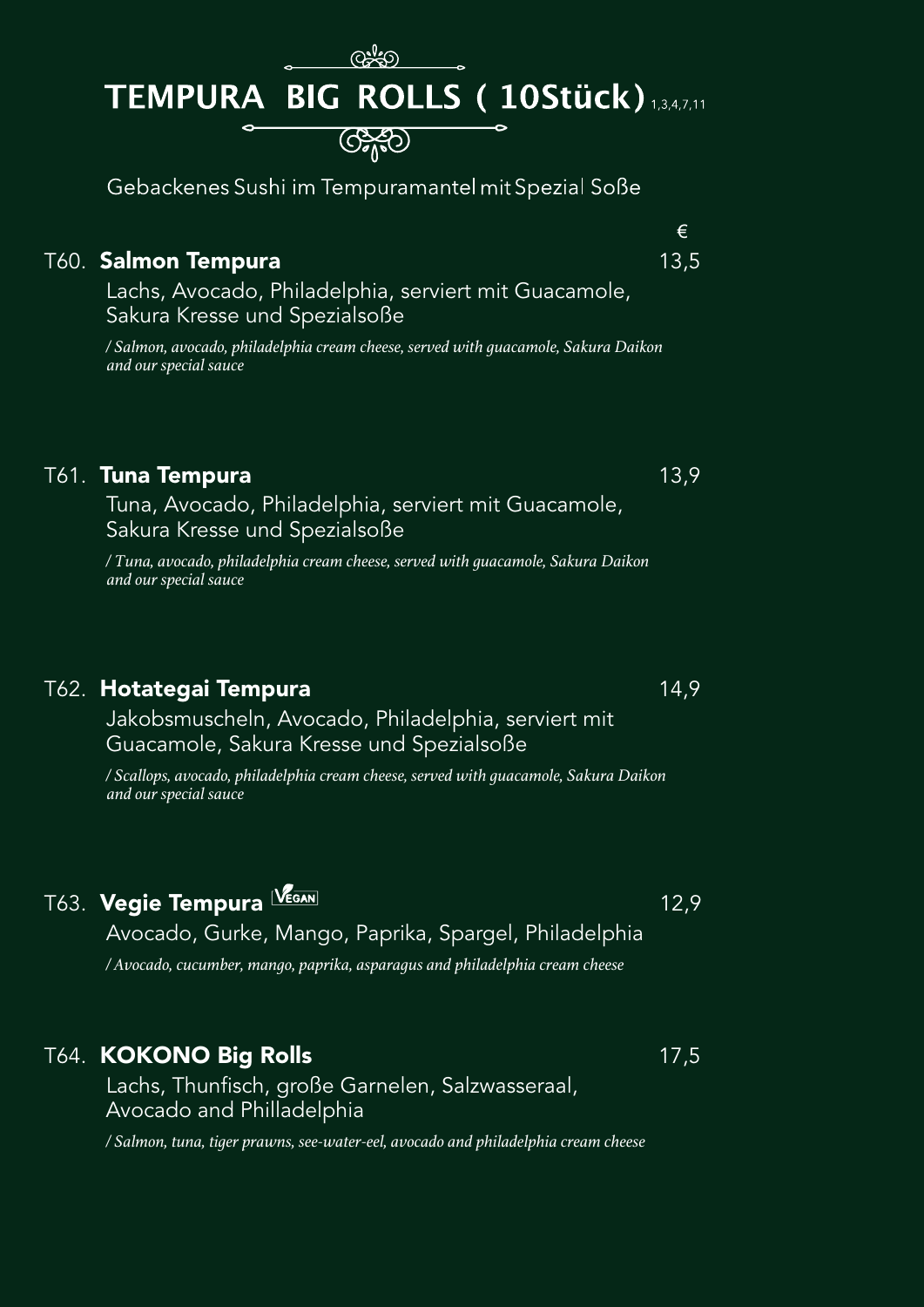

#### **Menü 1: Maki Mix**

8 Stk. Salmon Maki 8 Stk. Tuna Maki 8 Stk. Avocado Maki

#### **Menü 3: Cali Maki** 15,9

8 Stk. Califonia Inside Out 8 Stk. Tatar Tuna Maki 8 Stk. Avocado Maki

#### **Menü 5: Blazing Love**

10 Stk. Salmon Tempura 2 Salmon Nigiri 2 Tuna Nigiri 2 Tiger Prawns Nigiri

#### **Menü 7: Gift of Love**

(2 Personen) 8 Stk. Special Freestyle 8 Stk. Kani Maki 4 Stk. Nigiri 10 Stk. Tempura Butterfish und Lachs Sashimi, Seetangsalat, Lachskaviar

**Menü 2: Salmon Love Set** 16,5 8 Stk. Salmon Maki

6 Stk. Salmon Nigiri

#### **Menü 4: Alaska Adventures** 19,9

8 Stk. Alaska Inside Out 2 Salmon Nigiri 2 Tuna Nigiri 2 Tiger Prawns Nigiri

#### **Menü 6: Crispy Rocket** 23,5

8 Stk. Dragon Fire 2 Salmon Nigiri 2 Tuna Nigiri 2 Tiger Prawns Nigiri

#### **Menü 8: Perfect Strangers** 63,5

(3 Personen) 8 Stk. Special Freestyle 8 Stk. Spicy Salmon Inside Out 8 Stk. Avocado Maki 8 Stk. Kani Maki 6 Stk. Nigiri 10 Stk. Tempura Butterfish und Lachs Sashimi, Seetangsalat, Lachskaviar

#### **Menü 9: Crazy Love Roll** 129,9

(5-6 Personen) Kreative Kreation unserer Sushi Chefs ! "Killing Classics"

 $\epsilon$   $\epsilon$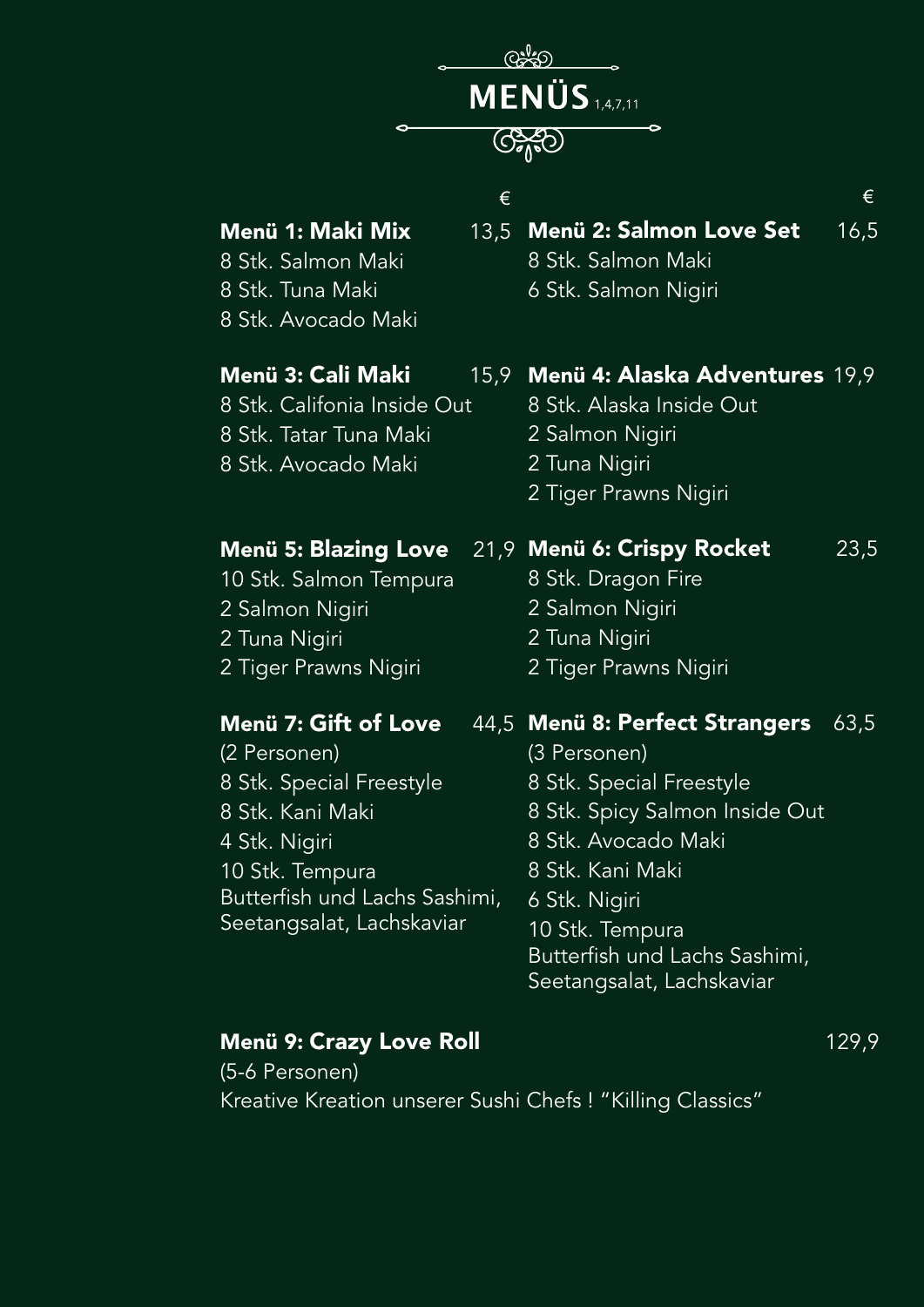**KOKONO NON-ALCOHOLIC COCKTAILS** 

|                                                                                     | €   |
|-------------------------------------------------------------------------------------|-----|
| <b>Sweet Nana</b><br>Erdbeere, Sahne, Orangensaft, Maracujasaft                     | 6,9 |
| <b>Summer Breeze</b><br>Limetten, brauner Zucker, Minze, Holunder Sirup, Ginger Ale | 6,9 |
| <b>Sury Dream</b><br>Grapelfruitsaft, Orangensaft, Ananassaft, Grenadine            | 6,9 |
| Mr. Bin<br>Limetten, Mangosaft, Maracujasaft, Ananassaft, Blue Curacao              | 6,9 |
| <b>CLASSIC COCKTAILS</b>                                                            |     |
|                                                                                     |     |
| <b>GAD</b>                                                                          |     |
| Zombie (stark!)<br>Lassen Sie sich von uns überrasschen                             | 8,9 |
| <b>Mai Tai</b>                                                                      | 7,9 |
| <b>Mojito</b><br>Limetten, Barcadi Rum, brauner Zucker, Minze                       | 7,9 |
| <b>Long Island Ice Tea</b><br>Rum, Gin, Tequila, Cointreau, Limettensaft, Cola      | 8,9 |
| <b>Bombay Crushed</b><br>Gin, Kumquat, Ginger, brauner Zucker                       | 7,9 |
| $Q_{\infty}^{\circ}(\mathcal{O}_{\infty}^{\circ})$                                  |     |
| <b>KOKONO CAIPIRINHA</b>                                                            |     |
| $\left(\frac{1}{2}\right)$                                                          |     |
| <b>Classic Caipirinha</b><br>Limetten, brauner Zucker, Pitu                         | 8,9 |
| <b>Pineapple Caipi</b><br>Pitu, Limejuice, frischer Ananassaft, Ingwer              | 8,9 |
| <b>Strawberry Caipi</b><br>Pitu, Limejuice, frischer Strawberry Vodka Smoothie      | 8,9 |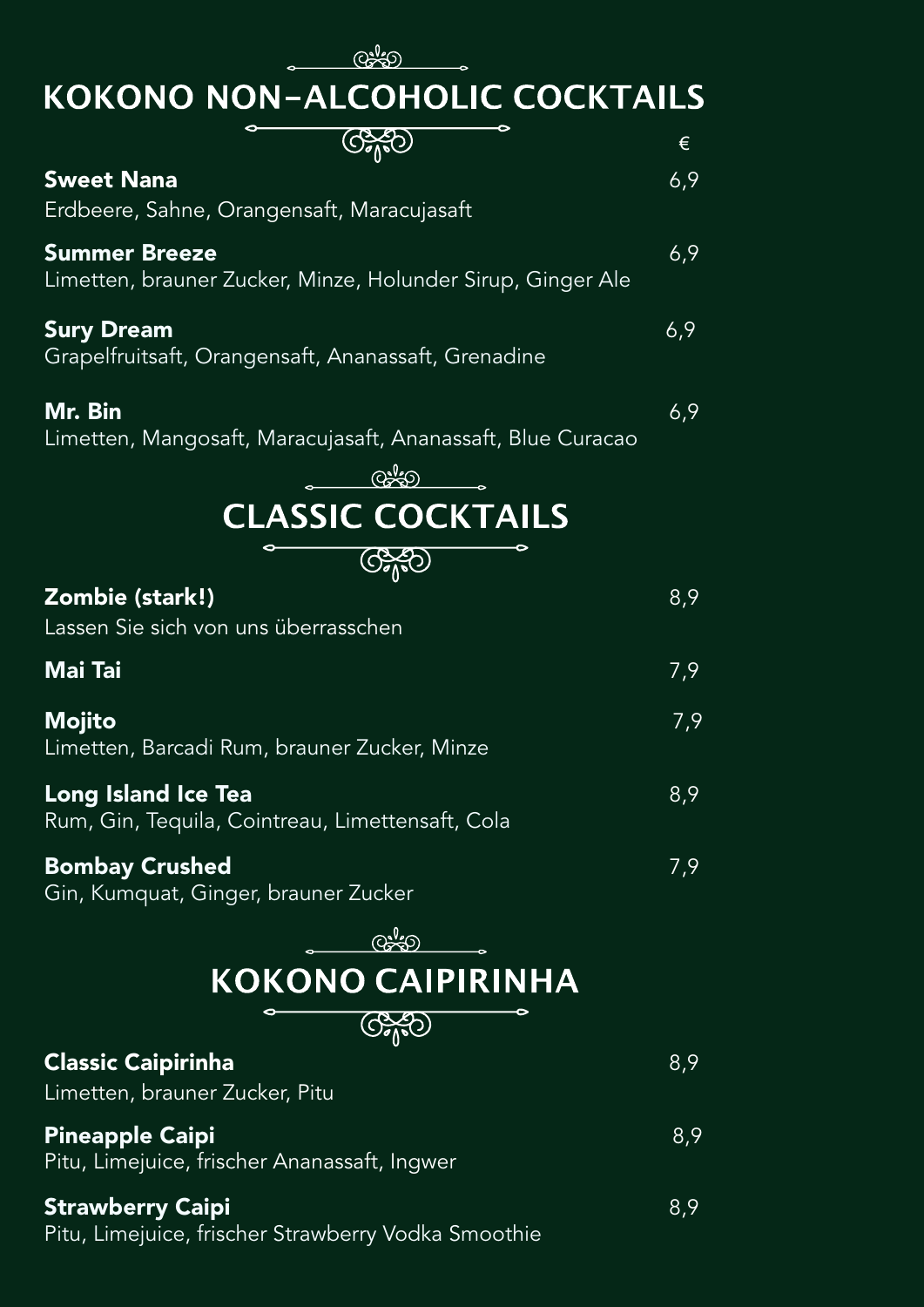| ൙ൣ൦                                |       |      |
|------------------------------------|-------|------|
| <b>LONG DRINKS</b>                 |       |      |
| $G_{\text{A}}^{SO}$                |       | €    |
| <b>Gin Tonic</b> (Gordon)          |       | 8,9  |
| <b>Gin Tonic</b> (Hendrick's)      |       | 10,5 |
| <u> ලැදින</u>                      |       |      |
| <b>DIGESTIFS &amp; BITTER</b>      |       |      |
| $G_{\text{A}}^{SO}$                |       |      |
| <b>Martini Bianco / Rosso</b>      |       | 6,5  |
| Ramazotti 4cl                      |       | 6,5  |
| <b>Tequila Silber / Gold</b>       |       | 6,5  |
| <u>ලැනු)</u>                       |       |      |
| <b>ASIAN FLAVOURS</b>              |       |      |
| $\bigcirc$                         |       |      |
| Sake Reiswein 4cl (warm oder kalt) |       | 6,5  |
| <b>Mekong Whisky 4cl</b>           |       | 6,2  |
| <b>Reisschnaps 4cl</b>             |       | 6,2  |
|                                    |       |      |
| ඥූර<br><b>H2O &amp; SOFTIES</b>    |       |      |
| $\left(\bigodot_{j=1}^{N} \right)$ |       |      |
| <b>Wasser Acqua Morrelli</b>       | 0,25L | 3,5  |
| Non-Sparkling und Sparkling        | 0,75L | 6,2  |
| <b>Bitter Lemon</b>                | 0,3L  | 3,5  |
| <b>Ginger Ale</b>                  | 0,3L  | 3,5  |
| <b>Tonic Water</b>                 | 0,3L  | 3,5  |
| Cola a,f / Colalight a,d,e,f /     | 0,3L  | 3,5  |
| <b>Spezi / Sprite / Fanta</b> a    | 0,5L  | 4,8  |